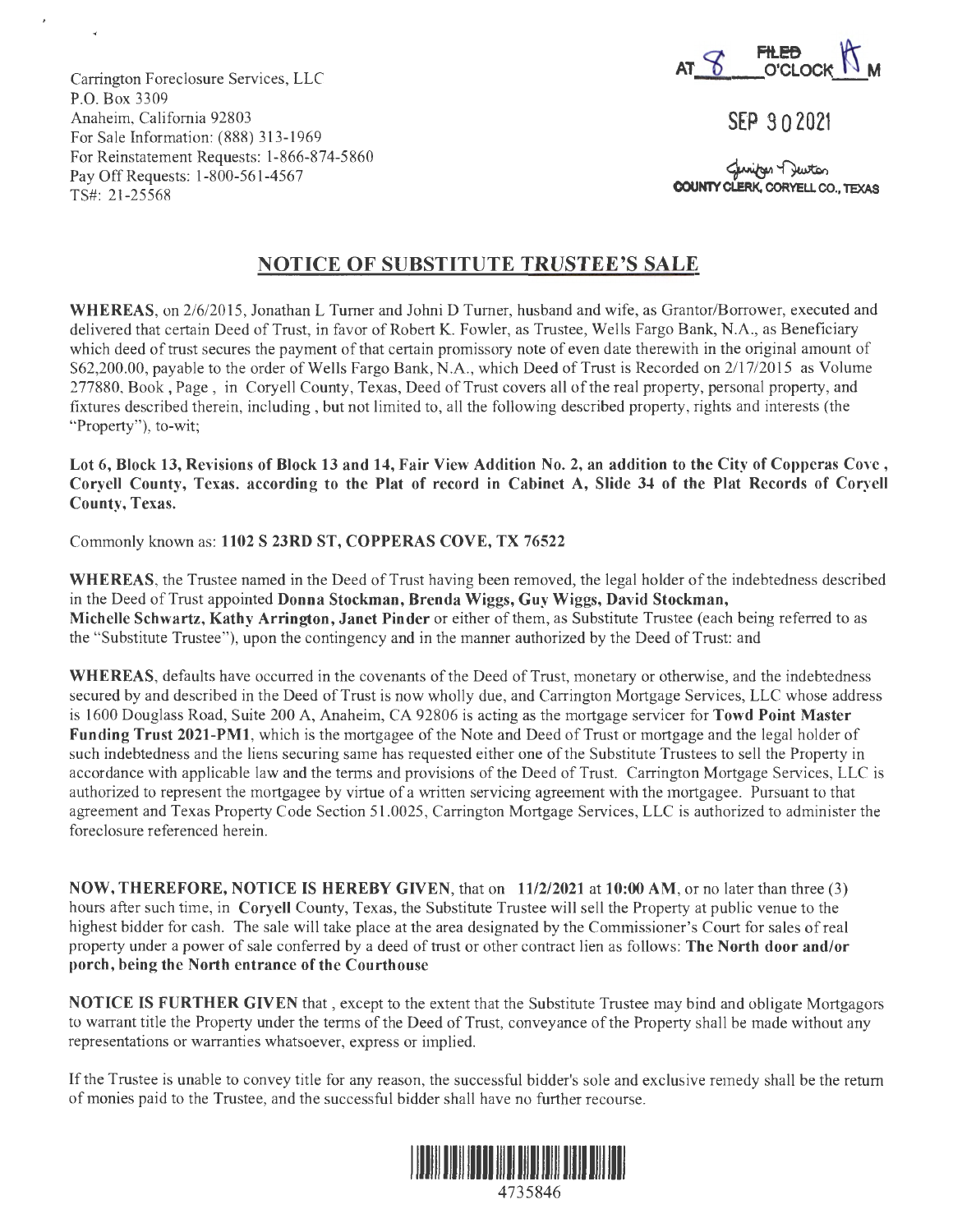If the sale is set aside for any reason, the Purchaser at the sale shall be entitled only to a return of the deposit paid. The Purchaser shall have no further recourse against the Mortgagor, the Mortgagee, or the Mortgagee's Attorney.

**ASSERT AND PROTECT YOUR RIGHTS AS A MEMBER OF THE ARMED FORCES OF THE UNITED STATES.** IF **YOU ARE OR YOUR SPOUSE IS SERVING ON ACTIVE MILITARY DUTY, INCLUDING ACTIVE MILITARY DUTY AS A MEMBER OF THE TEXAS NATIONAL GUARD OR THE NATIONAL GUARD OF ANOTHER STATE OR AS A MEMBER OF A RESERVE COMPONENT OF THE ARMED FORCES OF THE UNITED STATES, PLEASE SEND WRITTEN NOTICE OF THE ACTIVE DUTY MILITARY SERVICE TO THE SENDER OF THIS NOTICE IMMEDIATELY.** 

**THIS INSTRUMENT APPOINTS THE SUBSTITUTE TRUSTEE(S) IDENTIFIED TO SELL THE PROPERTY DESCRIBED IN THE SECURITY INSTRUMENT IDENTIFIED IN THIS NOTICE OF SALE THE PERSON SIGNING THIS NOTICE IS THE ATTORNEY OR AUTHORIZED AGENT OF THE MORTGAGEE OR MORTGAGE SERVICER.** 

WITNESS, my hand this 9/28/2021

By: Monica Sandoval, Trustee Sale Specialist, Team Lead Carrington Foreclosure Services, LLC as authorized agent for Mortgagee or Mortgage Servicer 1500 South Douglass Road, Suite 150 Anaheim, CA 92806

Monica Sandoval

WITNESS,  $my$  hand this

By: Substitute Trustee(s) Donna Stockman, Brenda Wiggs, Guy Wiggs, David Stockman, Michelle Schwartz, Kathy Arrington, Janet Pinder C/O Carrington Foreclosure Services, LLC 1500 South Douglass Road, Suite 150 Anaheim, CA 92806

*THIS IS AN ATTEMPT TO COLLECT A DEBT AND ANY INFORMATION OBTAINED WILL BE USED FOR THAT PURPOSE.*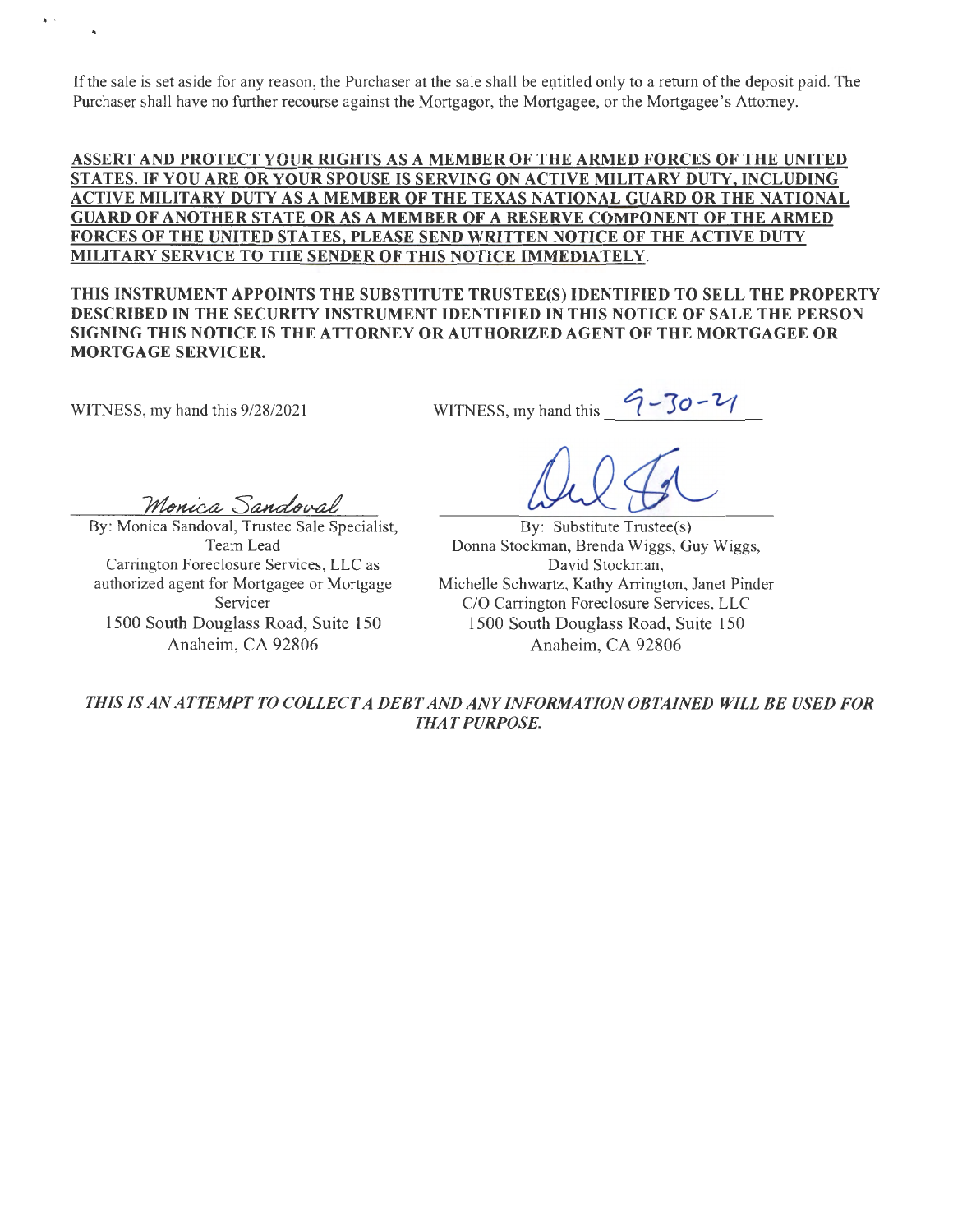C&M No. 44-21-0538/ FILE NOS

n

SEP 3 0 2021

# NOTICE OF TRUSTEE'S SALE AND APPOINTMENT OF SUBSTITITHER TRUSTEE COUNTY CLERK, CORYELL CO., TEXAS

**Assert and protect your rights as a member of the armed forces of the United States.** If you **are or your spouse is serving on active military duty, including active military duty as a member of the Texas National Guard or the National Guard of another state or as a member of a reserve component of the armed forces of the United States, please send written notice of the active duty military service to the sender of this notice immediately. Sender is: Codilis** & **Moody, P.C., 400 North Sam Houston Parkway East, Suite 900A, Houston, Texas 77060** 

### **INSTRUMENT BEING FORECLOSED AND MORTGAGE SERVICER INFORMATION**

Deed of Trust dated October 26, 2006 and recorded under Clerk's File No. 200682, in the real property records of CORYELL County Texas, with Raul Rodriguez, a single person as Grantor(s) and Mortgage Electronic Registration Systems, Inc., as beneficiary, as nominee for Oak Street Mortgage, its successors and assigns as Original Mortgagee.

Deed of Trust executed by Raul Rodriguez, a single person securing payment of the indebtedness in the original principal amount of \$200,000.00 and obligation therein described including but not limited to the promissory note and all modifications, renewal and extensions of the promissory note (the ''Note") executed by Raul Rodriguez. Deutsche Bank Trust Company Americas, as Trustee for Residential Accredit Loans, Inc. , Mortgage Asset-Backed Pass-Through Certificates, Series 2007-QS3 is the current mortgagee (the "Mortgagee") of the Note and Deed of Trust or Contract Lien.

The Mortgage Servicer is authorized to represent the Mortgagee by virtue of a servicing agreement with the Mortgagee. Pursuant to the Servicing Agreement and Texas Property Code 51.0025, the Mortgage Servicer is authorized to collect the debt and to administer any resulting foreclosure of the property securing the above referenced loan. PHH Mortgage Corporation is acting as the Mortgage Servicer for the Mortgagee. PHH Mortgage Corporation, is representing the Mortgagee, whose address is: 1 Mortgage Way, Mount Laurel, NJ 08054.

### **Legal Description:**

**1.08 ACRES OF LAND BEING PART OF TRACT#14 (8.455 ACRES OF LAND)** IN **THE WESTERN RIDGE SUBDIVISION PART OF THE T.D. BONE SURVEY A-82 AND THEW. ALFORD SURVEY A-17 CORYELL COUNTY TEXAS RECORDED** IN **CABINET A ON SLIDE 348 OF THE PLAT RECORDS OF CORYELL COUNTY, TEXAS AND BEING MORE PARTICULARLY DESCRIBED** IN **EXHIBIT "A" ATTACHED HERETO AND MADE A PART HEREOF FOR ALL PURPOSES** 

### **SALE INFORMATION**

**Date of Sale: 11/02/2021 Earliest Time Sale Will Begin: 10:00 AM** 

**Location of Sale: The place of the sale shall be: CORYELL** County Courthouse, Texas at the following location: At the north door of the Coryell County Courthouse, or if the preceding area is no longer the designated area, at the area most recently designated by the County Commissioner's Court

### **TERMS OF SALE**

A default has occurred in the payment of said herein referenced indebtedness, and the same is now wholly due, and the Mortgagee and/or Mortgage Servicer has requested the hereinafter appointed Substitute Trustee to sell said property to the highest bidder for cash and to distribute or apply the proceeds of said sale in accordance with the terms of said Deed of Trust.

The Sale will be conducted as a public auction to the highest bidder for cash, except that Mortgagee's bid may be by credit against the indebtedness secured by the lien of the Deed of Trust. Pursuant to the Deed of Trust, the mortgagee has the right to direct the Trustee to sell the property in one or more parcels and/or to sell all or only part of the property. Pursuant to Section 51.009 of the Texas Property Code, the Property will be sold in of the property. Pursuant to Section 51.009 of the Texas Property Code, the  $44-21-0538$ 

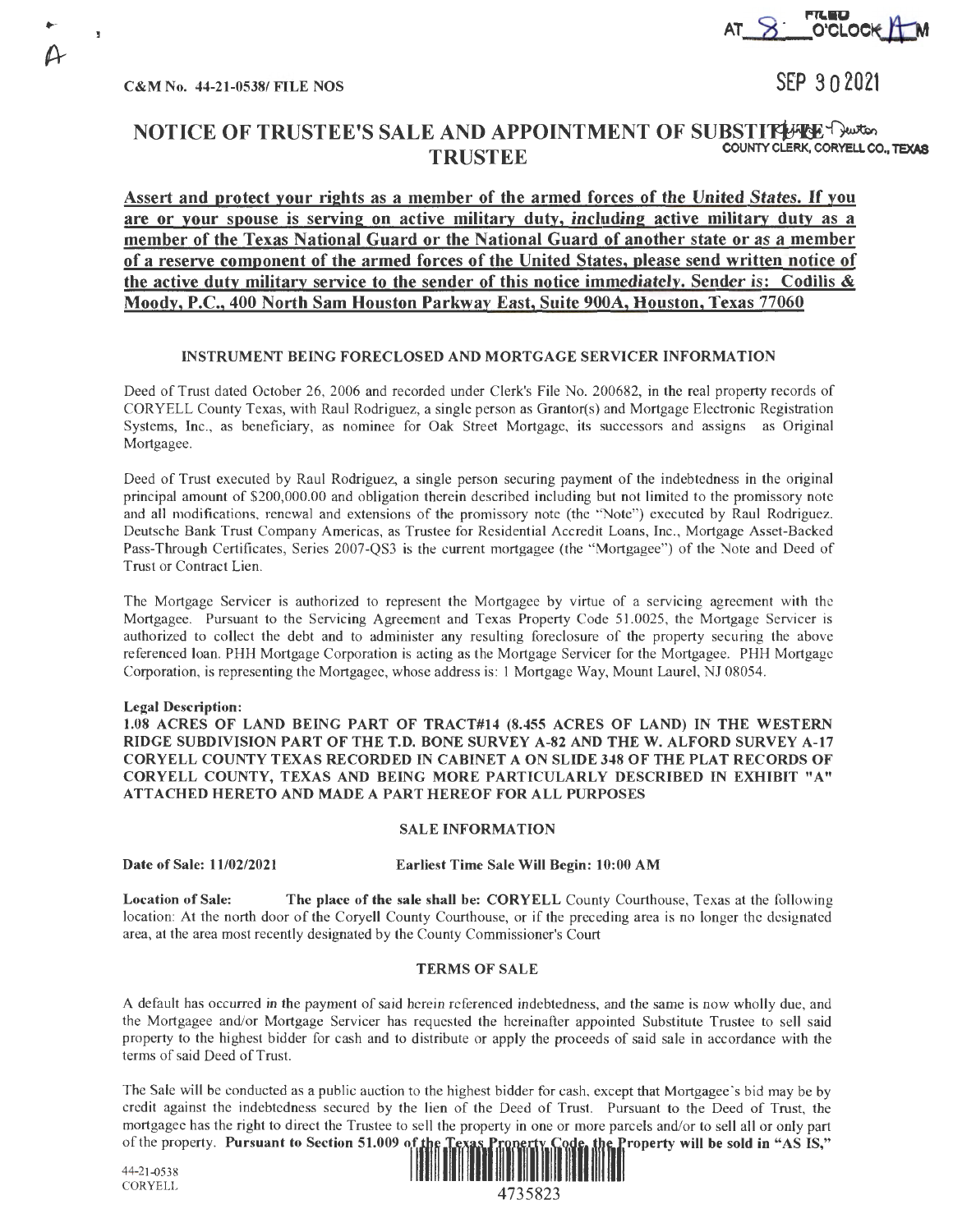**"WHERE IS" condition, without any express or implied warranties, except as to the warranties of title, if any, provided for under the Deed of Trust.** 

The sale will begin at the earliest time stated above, or within three (3) hours after that time. If the sale is set aside for any reason, the Purchaser at the sale shall be entitled only to a return of the funds paid. The Purchaser shall have no further recourse against the Mortgagor, the Mortgagee or the Mortgagee's attorney.

**THIS INSTRUMENT APPOINTS THE SUBSTITUTE TRUSTEE(S) IDENTIFIED TO SELL THE PROPERTY DESCRIBED** IN **THE SECURITY INSTRUMENT IDENTIFIED** IN **THIS NOTICE OF SALE. THE PERSON SIGNING THIS NOTICE IS THE ATTORNEY OR AUTHORIZED AGENT OF THE MORTGAGEE OR MORTGAGE SERVICER.** 

**WHEREAS,** in my capacity as attorney for the Mortgagee and/or Its Mortgage Servicer, and pursuant to Section 51.0076 of the Texas Property Code, I **HEREBY APPOINT AND DESIGNATE Brenda Wiggs, Donna Stockman, David Stockman, Guy Wiggs, Michelle Schwartz, Kathy Arrington, Cecil Kester, Janet Pinder, Thomas Delaney, Danya Gladney, Aaron Demuth, Codilis** & **Moody, P.C., or Covius Servicing and Capital Markets Solutions, as Substitute Trustee.** 

The address for the Substitute Trustee for purposes of Section 51.0075(e) of the Texas Property Code is: Codilis & Moody, P.C. 400 N. Sam Houston Pkwy E, Suite 900A Houston, TX 77060 (281) 925-5200

Executed on 09128/2021.

 $\omega^{\rm eff}$  .

 $\ddot{\mathbf{r}}$ 

*Isl* Aaron J. Demuth SBOT No. 241 11076, Attorney at Law Codilis & Moody, P.C. 400 N. Sam Houston Pkwy E, Suite 900A Houston, TX 77060 (281) 925-5200

Posted and filed by: \_\_\_\_\_\_\_\_\_\_\_ \_

Printed Name: -------------

C&MNo. 44-21-0538